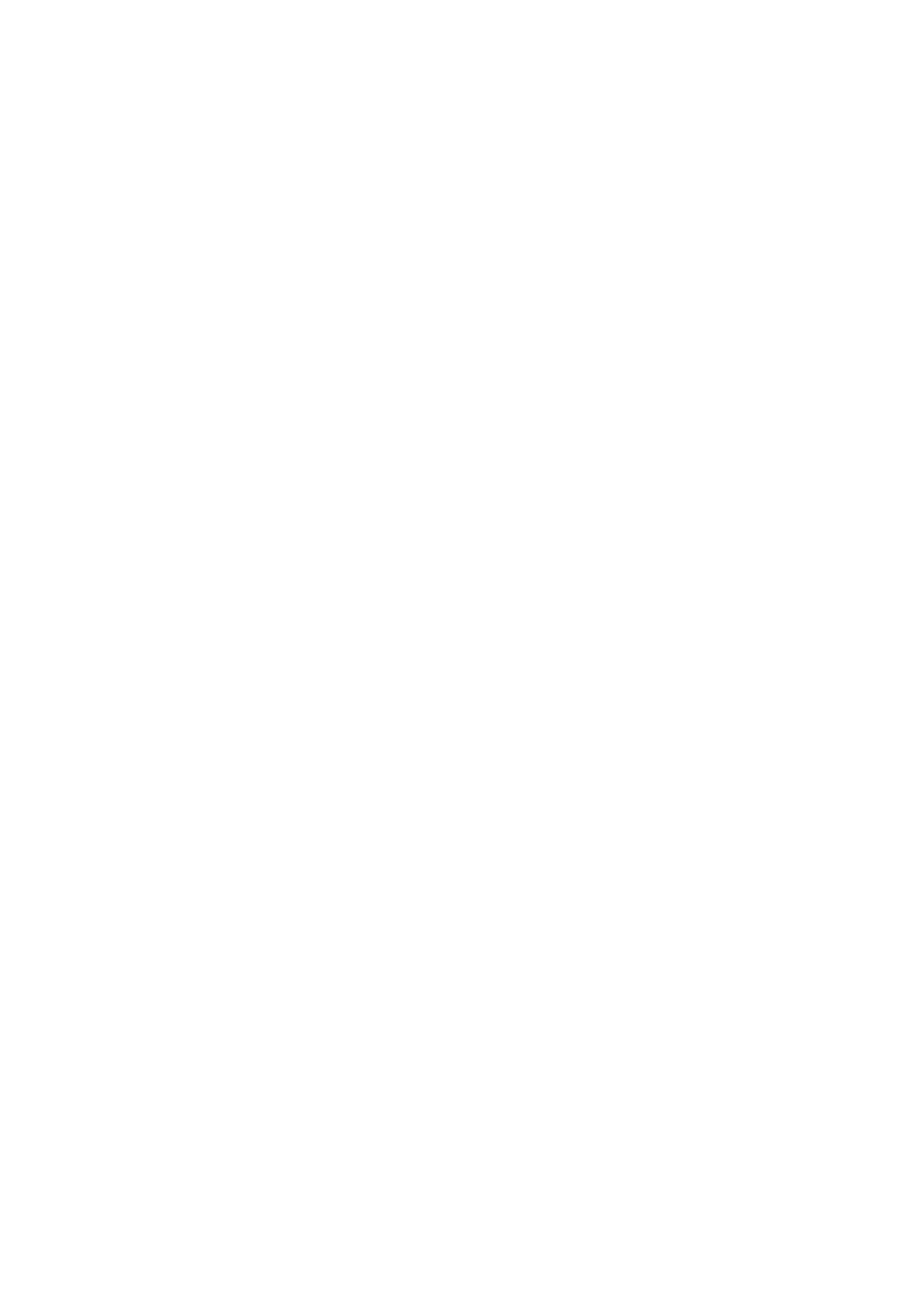Introduced by the Hon Walt Secord, MLC First print



New South Wales

# **Graffiti Control Amendment (Racist Graffiti) Bill 2012**

### **Contents**

|                                               | Page |
|-----------------------------------------------|------|
| 1 Name of Act                                 |      |
| 2 Commencement                                |      |
| Amendment of Graffiti Control Act 2008 No 100 |      |
|                                               |      |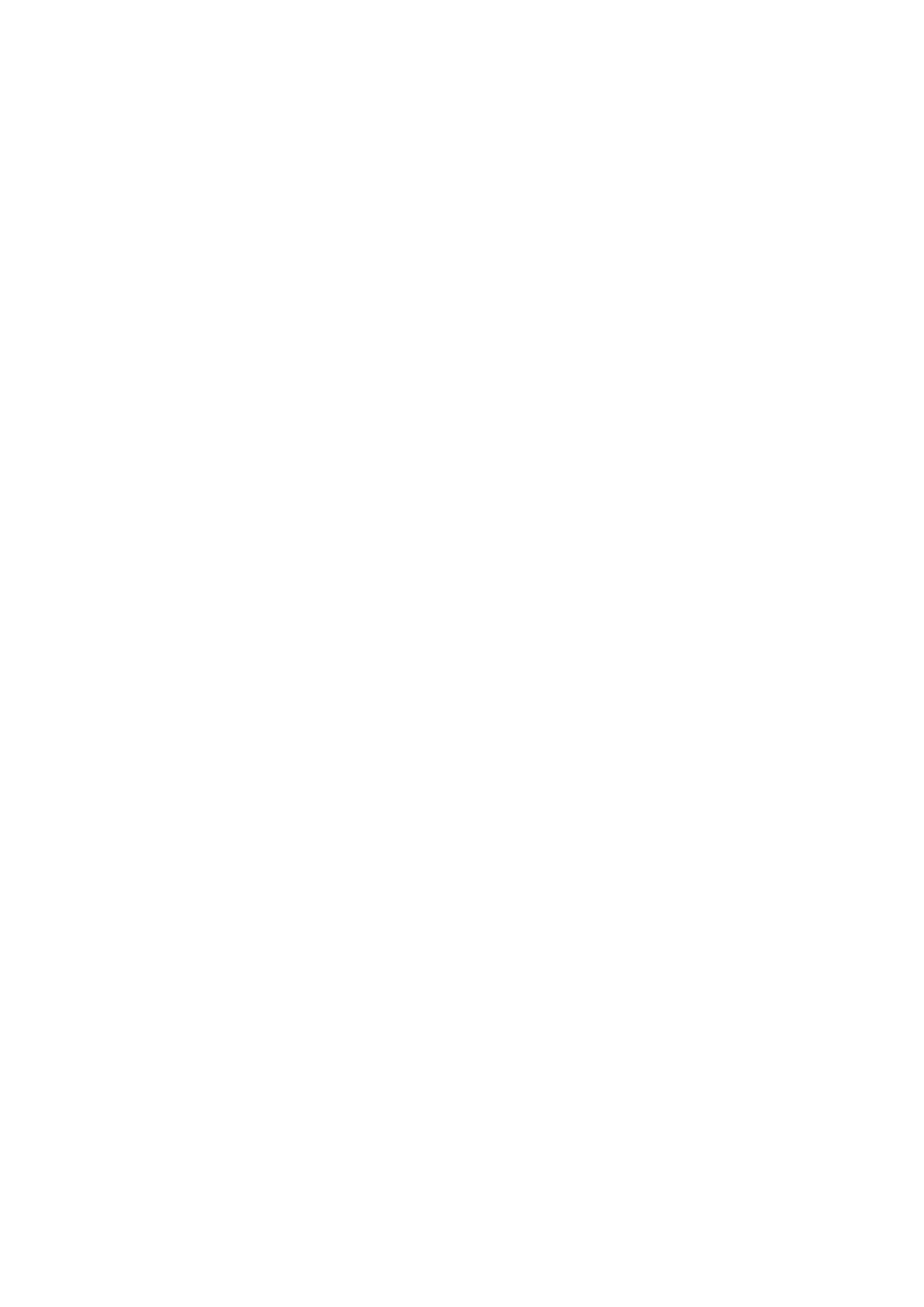

New South Wales

## **Graffiti Control Amendment (Racist Graffiti) Bill 2012**

No , 2012

#### **A Bill for**

An Act to amend the *Graffiti Control Act 2008* to create a specific offence relating to racist graffiti.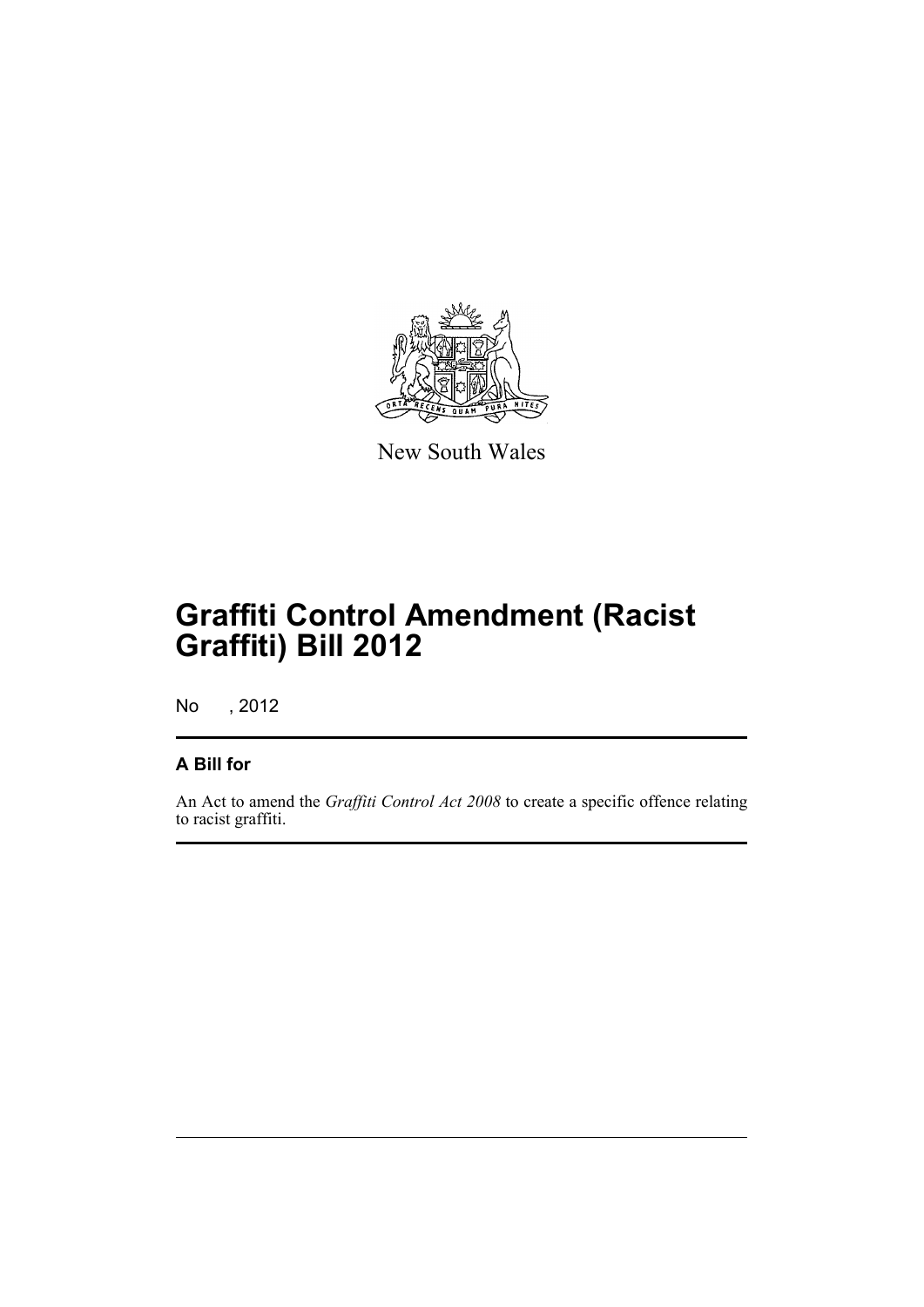<span id="page-5-2"></span><span id="page-5-1"></span><span id="page-5-0"></span>

| The Legislature of New South Wales enacts: |                                                                        |     |     |                                                                                                                                                                                                 |                |  |
|--------------------------------------------|------------------------------------------------------------------------|-----|-----|-------------------------------------------------------------------------------------------------------------------------------------------------------------------------------------------------|----------------|--|
| 1                                          | <b>Name of Act</b>                                                     |     |     |                                                                                                                                                                                                 |                |  |
|                                            | This Act is the Graffiti Control Amendment (Racist Graffiti) Act 2012. |     |     |                                                                                                                                                                                                 | 3              |  |
| $\mathbf{2}$                               | Commencement                                                           |     |     |                                                                                                                                                                                                 | $\overline{4}$ |  |
|                                            | This Act commences on the date of assent to this Act.                  |     |     |                                                                                                                                                                                                 |                |  |
| 3                                          |                                                                        |     |     | Amendment of Graffiti Control Act 2008 No 100                                                                                                                                                   | 6              |  |
|                                            | <b>Section 6A</b><br>Insert after section 6:                           |     |     |                                                                                                                                                                                                 |                |  |
|                                            |                                                                        |     |     |                                                                                                                                                                                                 |                |  |
|                                            | 6A<br>Racist graffiti                                                  |     |     |                                                                                                                                                                                                 | 9              |  |
|                                            |                                                                        | (1) |     | A person must not, on any premises, place any racist<br>graffiti that can be seen from a public place.                                                                                          | 10<br>11       |  |
|                                            |                                                                        |     |     | Maximum penalty: 20 penalty units or imprisonment for<br>12 months.                                                                                                                             | 12<br>13       |  |
|                                            |                                                                        | (2) |     | In this section:                                                                                                                                                                                | 14             |  |
|                                            |                                                                        |     |     | <i>placing</i> racist graffiti on premises means:                                                                                                                                               | 15             |  |
|                                            |                                                                        |     | (a) | affixing a placard or paper containing the racist<br>graffiti on the premises, or                                                                                                               | 16<br>17       |  |
|                                            |                                                                        |     | (b) | marking, by means of chalk, paint or other material,<br>the premises with racist graffiti.                                                                                                      | 18<br>19       |  |
|                                            |                                                                        |     |     | <i>race</i> includes colour, nationality, descent and ethnic,<br>ethno-religious or national origin.                                                                                            | 20<br>21       |  |
|                                            |                                                                        |     |     | <i>racist graffiti</i> means any drawing, writing, symbol or other<br>visible representation that could reasonably be assumed to<br>be intended to incite hatred towards, serious contempt for, | 22<br>23<br>24 |  |
|                                            |                                                                        |     |     | or severe ridicule of, a person or group of persons on the<br>ground of the race of the person or members of the group.                                                                         | 25<br>26       |  |